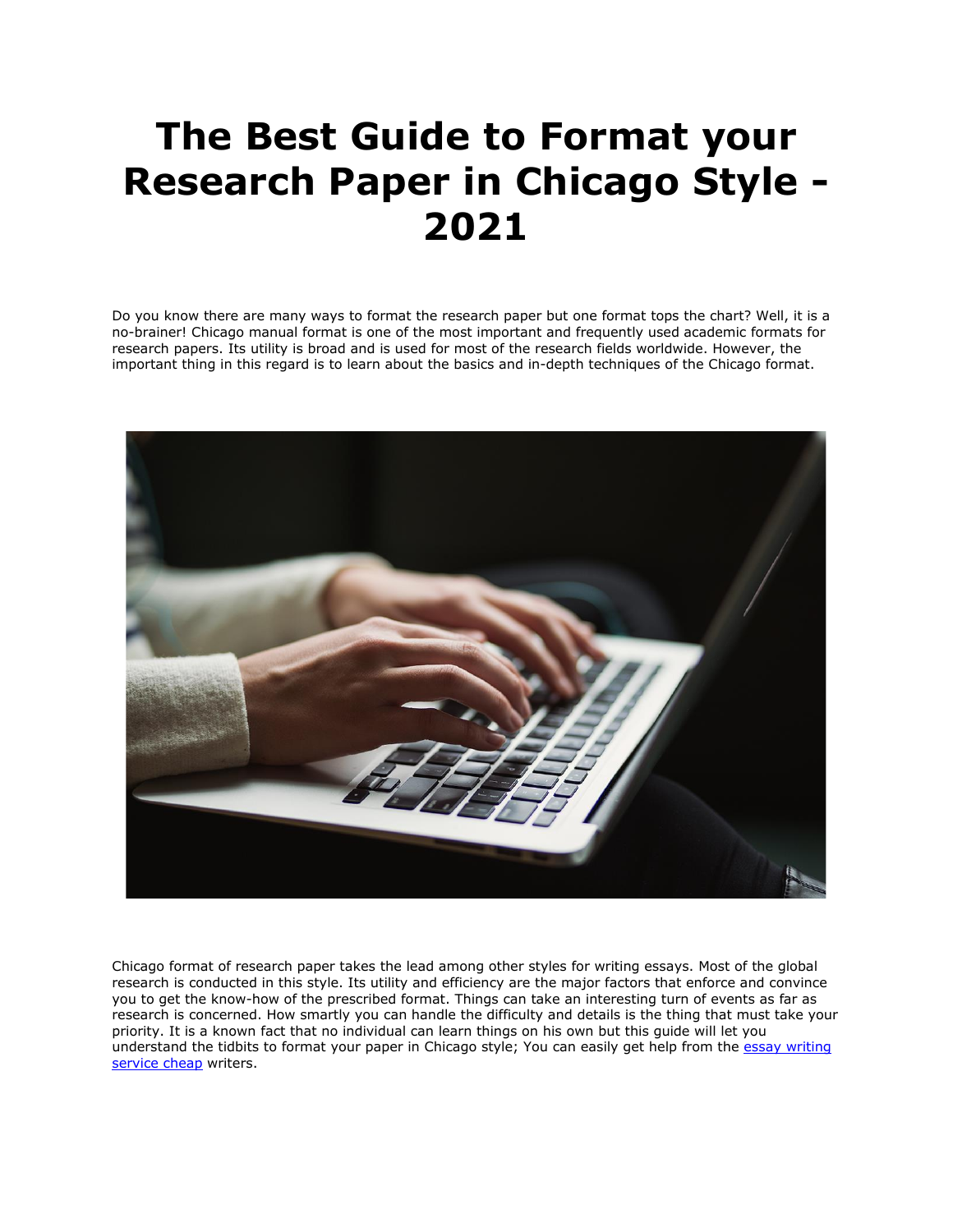- Understand the concept of formats: The first and foremost step needed to be taken in this regard is to understand the concepts of the format. If you decipher the needs of the research and the necessity of the formatting. You will be able to learn it more efficiently. This understanding is relatively easy and the Chicago format does not take any effort to get used to.
- Learn the concepts of citation: It is imperative to know the reason for placing in-text citations in the research paper. The citations are required to provide references to the original source provided. After learning the importance of citations, you can learn the method of placing Chicago citations in the text. These citations are simple superscripts that come at the end of the sentence.
- Style of in-text citations: The correct placement, style and format of the in-text citation with endnotes are important to learn. These citations will make your work better and will provide validity to your research. Endnotes are an essential part of your citation styles. Keeping it correct and perfect will give you the necessary advantage that you are required to keep over the readers and critics.
- Seek quidance: there are many [essay writing service](https://www.sharkpapers.com/) available on the internet, who can write essays for you or provide you with the required guidance. It is of no shame to look for guidance in your work. It will only improve your work. There are many professional writers who can write essays for you, and on the internet, you have to just type "write my essay" and you will find someone to guide you.
- Level of Headings: This is one of the most important things in the Chicago format that can provide your essay the perfect meaning. The headings are necessary to categorize your work according to the authenticity of your information.
- Keep the language professional: While writing essays it is quintessential to keep your language highly professional to reflect your work ethics. The lingual expression matters a lot in the research paper. So, professionally and ethically you have to take care of the writing and sequencing of your language.

Research is not that difficult task and adding on the Chicago format; only makes it easy. Therefore, have your things gathered and sequenced to give an asserting impression on the readers of your document. Chicago format is indeed important and must be learned to improve research efficacy.

For essay assignments, you can ask the **best essay writing service in usa**.